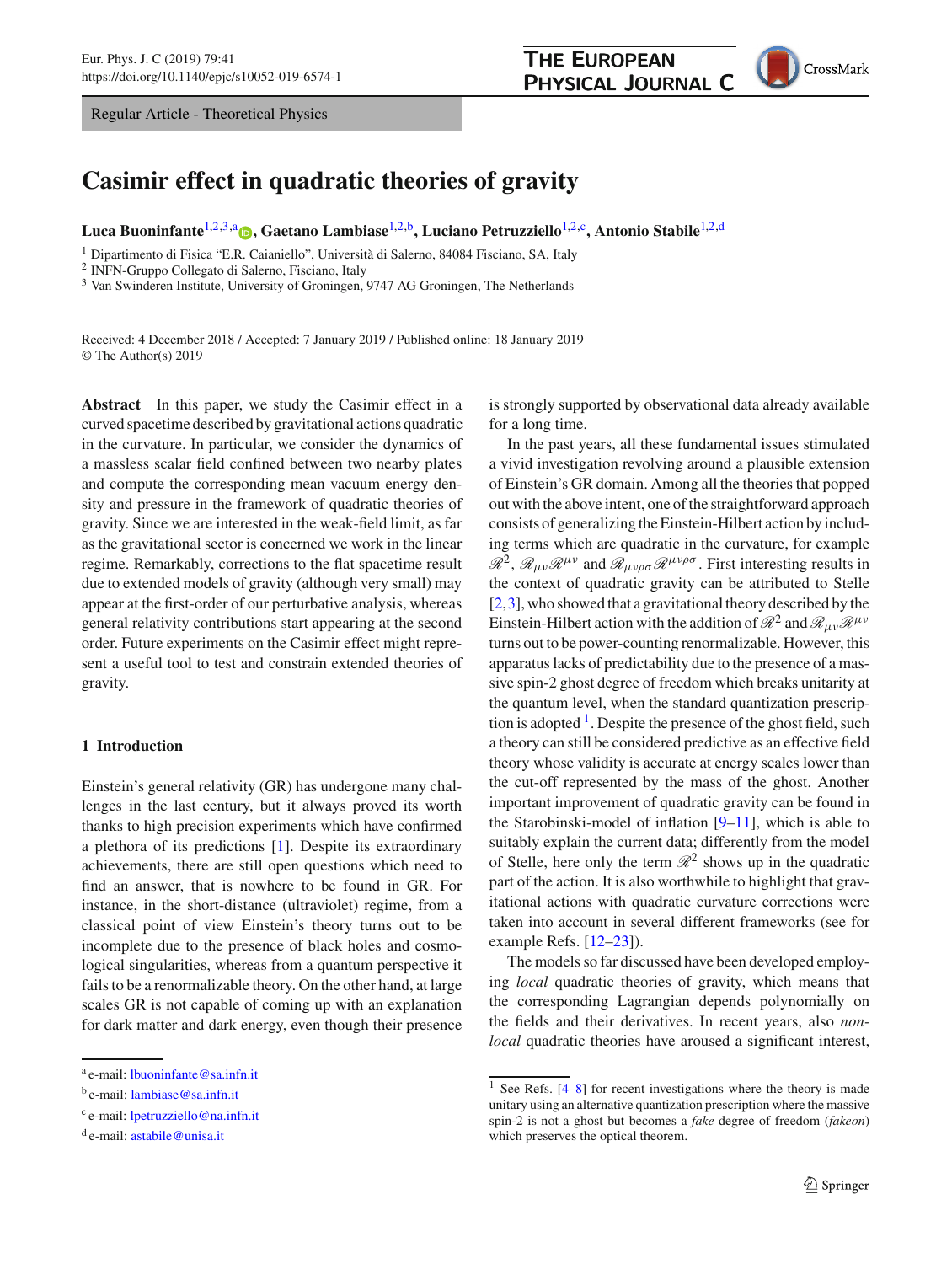since the presence of non-local form-factors in the gravitational action may be useful both to solve the problem of ghosts and to considerably improve the ultraviolet behavior of the quantum theory (see Refs. [\[24](#page-8-9)[–31\]](#page-8-10) for more details).

On the other hand, all the models introduced up to now can be argument of further theoretical treatment. Indeed, as already anticipated, they can be included in countless applications of the most disparate physical frameworks. For what concerns our work, we are mainly focused on the analysis of the Casimir effect when the spacetime background is described by quadratic theories of gravity. The Casimir effect is a concrete manifestation of quantum field theory (QFT), which occurs whenever a quantum field is bounded in a finite region of space. Since it was firstly introduced to the scientific community [\[32](#page-8-11),[33\]](#page-8-12), it has risen a constant interest and investigative efforts, due to the possibility of extrapolating substantial pieces of information from experiments. Such a statement holds true not only for the case in which the Casimir effect is analyzed in flat spacetime [\[34](#page-8-13)[–44](#page-8-14)], but also when the confinement of the quantum field occurs in a curved background [\[45](#page-8-15)[–62](#page-9-0)], and even when Lorentz symmetry is violated [\[63](#page-9-1)[–67](#page-9-2)] or mixed fields are considered [\[68](#page-9-3)].

In this article, we study the Casimir effect in a curved spacetime emerging from a pure gravitational action quadratic in the curvature invariants. For this purpose, we closely follow the approach introduced in Ref. [\[69](#page-9-4)], in which the authors analyze a scalar-tensor fourth order action stemmed from a non-commutative geometric theory. In contrast, we analyze the dynamics of a massless scalar field between two nearby plates in a curved background described by quadratic theories of gravity and in the weak-field limit.

The paper is organized as follows: in Sect. [2,](#page-1-0) we briefly review the most important features of gravitational theories whose action is quadratic in the curvature invariants, with a peculiar attention to the linearized solutions. In Sect. [3,](#page-2-0) we study the dynamics of the massless scalar field in the context of the Casimir effect with a curved background. Section [4](#page-5-0) is devoted to the calculation of the main physical quantities of the Casimir effect, namely the mean vacuum energy density and the pressure, for several quadratic theories of gravity. Section [5](#page-7-0) contains discussions and conclusion.

Throughout the whole paper, the adopted metric signature is diag  $(-, +, +, +)$  and natural units  $c = \hbar = 1$  are used.

#### <span id="page-1-0"></span>**2 Quadratic theories of gravity**

<span id="page-1-1"></span>Let us consider the most general gravitational action which is quadratic in the curvature, parity-invariant and torsion-free [\[20](#page-8-16),[26](#page-8-17)[–30](#page-8-18)]

$$
S = \frac{1}{2\kappa^2} \int d^4x \sqrt{-g} \left\{ \mathcal{R} + \frac{1}{2} \mathcal{R} \mathcal{F}_1(\Box) \mathcal{R} + \mathcal{R}_{\mu\nu} \mathcal{F}_2(\Box) \mathcal{R}^{\mu\nu} + \mathcal{R}_{\mu\nu\rho\sigma} \mathcal{F}_3(\Box) \mathcal{R}^{\mu\nu\rho\sigma} \right\},
$$
\n(1)

where  $\kappa := \sqrt{8\pi G}, \Box = g^{\mu\nu}\nabla_{\mu}\nabla_{\nu}$  is the d'Alembert operator in curved spacetime and the form-factors  $\mathscr{F}_i(\Box)$  are generic operators of  $\Box$  that can be either local or non-local

$$
\mathscr{F}_i(\square) = \sum_{n=0}^N f_{i,n} \square^n, \qquad i = 1, 2, 3. \tag{2}
$$

In what follows, we deal with both positive and negative powers of the d'Alembertian, which means we consider both ultraviolet and infrared modifications of Einstein's general relativity. Note that, if  $n > 0$  and *N* is finite (namely,  $N <$  $\infty$ ), we have a local theory of gravity of order  $2N + 2$  in derivatives, whereas if  $N = \infty$  and/or  $n < 0$  we have a non-local theory of gravity whose form-factors  $\mathscr{F}_i(\square)$  are *not* polynomials of  $\Box$ .

Our primary aim is to study the Casimir effect between two plates in a *slightly* curved background described by the action in Eq. [\(1\)](#page-1-1). Thus, we can apply a weak-field approximation in order to derive the linearized regime of Eq. [\(1\)](#page-1-1) around the Minkowski background  $\eta_{\mu\nu}$ 

<span id="page-1-2"></span>
$$
g_{\mu\nu} = \eta_{\mu\nu} + \kappa h_{\mu\nu},\tag{3}
$$

where  $h_{\mu\nu}$  is the linearized metric perturbation.

At the linearized level, the relevant contribution coming from the action is of the order  $\mathcal{O}(h^2)$ ; in such a regime, the term  $\mathcal{R}_{\mu\nu\rho\sigma}\mathcal{F}_3(\Box)\mathcal{R}^{\mu\nu\rho\sigma}$  in Eq. [\(1\)](#page-1-1) can be safely neglected. Indeed, if we do not exceed the aforementioned order of expansion, it is always possible to rewrite the Riemann squared contribution in terms of Ricci scalar and Ricci tensor squared by virtue of the following identity:

$$
\mathcal{R}_{\mu\nu\rho\sigma} \Box^{n} \mathcal{R}^{\mu\nu\rho\sigma} = 4 \mathcal{R}_{\mu\nu} \Box^{n} \mathcal{R}^{\mu\nu} - \mathcal{R} \Box^{n} \mathcal{R} + \mathcal{O}(\mathcal{R}^{3}) + \text{div},
$$
\n(4)

where div stands for total derivatives and  $\mathcal{O}(\mathcal{R}^3)$  only contributes at order  $\mathcal{O}(h^3)$ . Hence, in the linearized regime we can set  $\mathscr{F}_3(\square) = 0$  without loss of generality.

## 2.1 Linearized metric solutions: point-like source in a weak-field limit

We now want to linearize the action Eq.  $(1)$  and analyze the corresponding linearized field equations. By expanding the spacetime metric around the Minkowski background as in Eq. [\(3\)](#page-1-2), the quadratic gravitational action up to the order  $\mathcal{O}(h^2)$  reads [\[27\]](#page-8-19)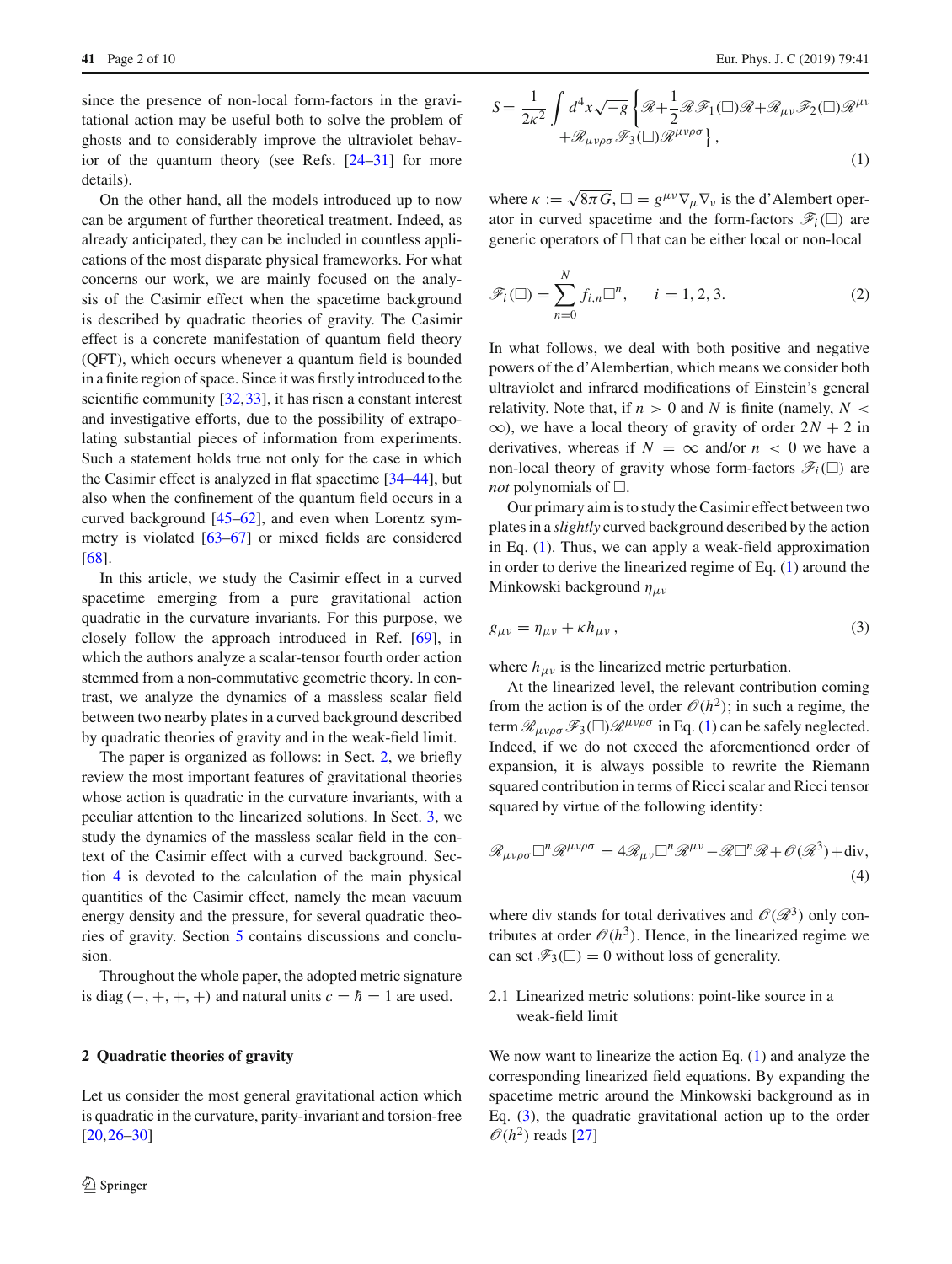where  $h \equiv \eta_{\mu\nu}h^{\mu\nu}$  and

$$
a(\square) = 1 + \frac{1}{2} \mathcal{F}_2(\square) \square,
$$
  
\n
$$
c(\square) = 1 - 2\mathcal{F}_1(\square) \square - \frac{1}{2} \mathcal{F}_2(\square) \square.
$$
\n(6)

The related linearized field equations are represented by

$$
a(\Box) (\Box h_{\mu\nu} - \partial_{\sigma} \partial_{\nu} h^{\sigma}_{\mu} - \partial_{\sigma} \partial_{\mu} h^{\sigma}_{\nu}) + c(\Box) (\eta_{\mu\nu} \partial_{\rho} \partial_{\sigma} h^{\rho \sigma} + \partial_{\mu} \partial_{\nu} h - \eta_{\mu\nu} \Box h) + \frac{a(\Box) - c(\Box)}{\Box} \partial_{\mu} \partial_{\nu} \partial_{\rho} \partial_{\sigma} h^{\rho \sigma} = -2\kappa^2 T_{\mu\nu},
$$
\n(7)

where

$$
T_{\mu\nu} = \frac{2}{\sqrt{-g}} \frac{\delta S_m}{\delta g^{\mu\nu}},\tag{8}
$$

is the stress-energy tensor generating the gravitational field, with  $S_m$  being the matter action.

We are interested in finding the expression for the linearized metric generated by a static point-like source<sup>2</sup>:

$$
ds^{2} = -(1 + 2\Phi)dt^{2} + (1 - 2\Psi)(dr^{2} + r^{2}d\Omega^{2}),
$$
 (9)

where  $\Phi$  and  $\Psi$  are the metric potentials generated by

$$
T_{\mu\nu} = m\delta^0_\mu \delta^0_\nu \delta^{(3)}(\mathbf{r}).\tag{10}
$$

By using  $\kappa h_{00} = -2\Phi$ ,  $\kappa h_{ij} = -2\Psi \delta_{ij}$ ,  $\kappa h = 2(\Phi - 3\Psi)$ and assuming the source to be static, that is  $\square \simeq \nabla^2$ ,  $T =$  $\eta_{\rho\sigma}T^{\rho\sigma} \simeq -T_{00} = -\rho$ , the field equations for the two metric potentials read<sup>3</sup>

<span id="page-2-4"></span>
$$
\frac{a(a-3c)}{a-a-2c} \nabla^2 \Phi(r) = 8\pi G\rho(r),
$$
  
\n
$$
\frac{a(a-3c)}{c} \nabla^2 \Psi(r) = -8\pi G\rho(r),
$$
\n(11)

where  $a \equiv a(\nabla^2)$ ,  $c \equiv c(\nabla^2)$  and  $\rho(r) = m\delta^{(3)}(\mathbf{r})$ .

We can solve the two differential equations in Eq.  $(11)$ by employing Fourier transform and then anti-transform to coordinate space. Thus, we obtain

<span id="page-2-7"></span>
$$
\Phi(r) = -8\pi Gm \int \frac{d^3k}{(2\pi)^3} \frac{1}{k^2} \frac{a - 2c}{a(a - 3c)} e^{i\mathbf{k} \cdot \mathbf{r}}
$$
  
\n
$$
= -\frac{4Gm}{\pi r} \int_0^\infty dk \frac{a - 2c}{a(a - 3c)} \frac{\sin(kr)}{k},
$$
  
\n
$$
\Psi(r) = 8\pi Gm \int \frac{d^3k}{(2\pi)^3} \frac{1}{k^2} \frac{c}{a(a - 3c)} e^{i\mathbf{k} \cdot \mathbf{r}}
$$
  
\n
$$
= \frac{4Gm}{\pi r} \int_0^\infty dk \frac{c}{a(a - 3c)} \frac{\sin(kr)}{k},
$$
\n(12)

<span id="page-2-5"></span>where  $a \equiv a(k^2)$  and  $c \equiv c(k^2)$ .

It is immediate to observe that, if  $a = c$ , the two metric potentials coincide,  $\Phi = \Psi$ . Therefore, as a special case we recover general relativity

$$
a = c = 1 \implies \Phi(r) = \Psi(r) = -\frac{Gm}{r}, \tag{13}
$$

as expected.

## <span id="page-2-0"></span>**3 Massless scalar field in a curved background and the Casimir effect**

<span id="page-2-3"></span>We now want to study the behavior of a massless scalar field  $\psi(t, r)$  confined between two plates and embedded in a gravitational field (see Fig. [1\)](#page-3-0); to this aim, we basically follow the procedure presented in Ref. [\[69\]](#page-9-4).

<span id="page-2-8"></span>In the configuration of Fig. [1,](#page-3-0)  $\psi(t, \mathbf{r})$  obeys the following field equation [\[70](#page-9-5)]:

$$
(\Box + \xi \mathcal{R})\psi(t, \mathbf{r}) = \frac{1}{\sqrt{-g}} \partial_{\alpha} \left[\sqrt{-g} g^{\alpha\beta} \partial_{\beta} \psi(t, \mathbf{r})\right] \tag{14} + \xi \mathcal{R} \psi(t, \mathbf{r}) = 0,
$$

where  $\xi$  is the coupling parameter between geometry and matter.<sup>[4](#page-2-6)</sup> For simplicity, we consider the massless scalar field  $\psi(t, r)$  confined between two parallel plates separated by a distance *L* and with extension *S*, placed at a distance *R* from the gravitational non-rotating source  $(R \gg L, \sqrt{S})$ .

We select a reference frame with the origin in the pointlike source of gravity and the z-axis along the radial direction, perpendicular to the surface of the plates. We can then expand the metric tensor components and  $\mathcal{R}(\mathbf{r})$  around the distance

<span id="page-2-1"></span> $2$  Note that the linearized metric in Eq. [\(9\)](#page-2-3) is expressed in isotropic coordinates, where  $dr^2 + r^2 d\Omega^2 = dx^2 + dy^2 + dz^2$ .

<span id="page-2-2"></span> $3\,$  In order to obtain the differential equations in Eq. [\(11\)](#page-2-4), we have considered and combined the trace and (00)-component of the field equations in Eq.  $(7)$ .

<span id="page-2-6"></span><sup>4</sup> It is worth noting that higher-order couplings in the curvature between matter and geometry can in principle be inserted in the analysis, but since we are dealing with the linearized regime only the contribution  $\mathcal{R} \psi$  survives in the field equations, which means that in the action we only consider the non-minimal coupling  $\mathcal{R} \psi^2$ .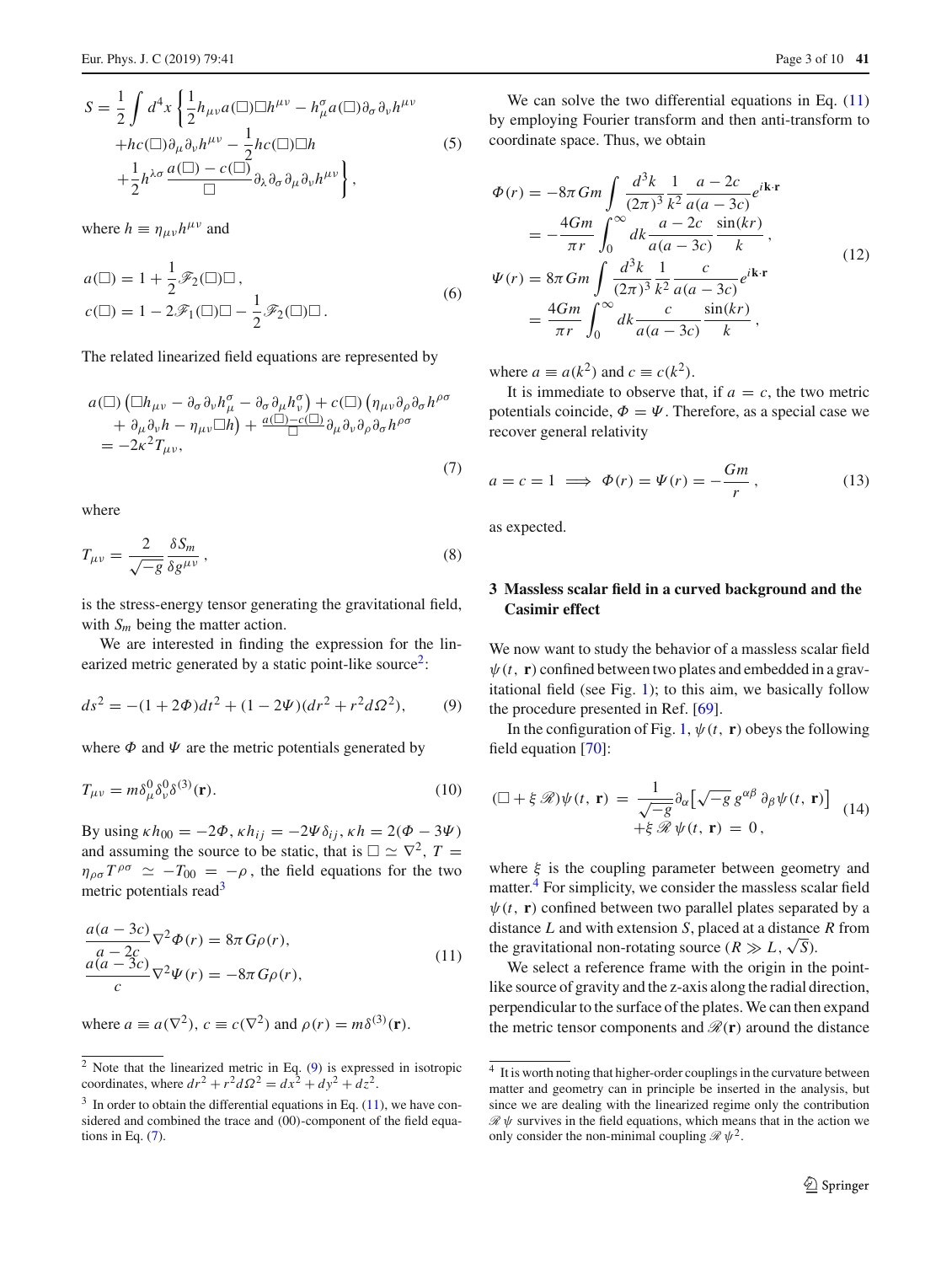

<span id="page-3-0"></span>Fig. 1 In this picture, the configuration of the Casimir-like system in a gravitational field is represented

*R* along the *z* direction by using the gravitational potentials  $\Phi(\mathbf{r})$  and  $\Psi(\mathbf{r})$  given in Eq. [\(12\)](#page-2-7)

<span id="page-3-1"></span>
$$
g_{00}(\mathbf{r}) \simeq -1 - 2 \Phi_0 - 2 \Phi_1 z,
$$
  
\n
$$
g_{ij}(\mathbf{r}) \simeq 1 - 2 \Psi_0 - 2 \Psi_1 z,
$$
  
\n
$$
\mathcal{R}(\mathbf{r}) \simeq \mathcal{R}_0 + \mathcal{R}_1 z,
$$
\n(15)

where

$$
\Phi_0 = \Phi(R), \quad \Phi_1 = \frac{d\Phi(r)}{dr}\Big|_{r=R},
$$
\n
$$
\Psi_0 = \Psi(R), \quad \Psi_1 = \frac{d\Psi(r)}{dr}\Big|_{r=R},
$$
\n
$$
\mathcal{R}_0 = \mathcal{R}(R), \quad \mathcal{R}_1 = \frac{d\mathcal{R}(r)}{dr}\Big|_{r=R},
$$
\n(16)

and the variable *z* is free to range in the interval  $[0, L]$ .

Adopting the metric Eq. [\(15\)](#page-3-1), the field equation for the scalar field  $\psi(t, \mathbf{r})$  of Eq. [\(14\)](#page-2-8) becomes

<span id="page-3-2"></span>
$$
\ddot{\psi}(t, \mathbf{r}) - \left[1 + 4\eta + 4\gamma z\right] \nabla^2 \psi(t, \mathbf{r})
$$
\n
$$
+ \xi \left[\mathcal{R}_0 + \mathcal{R}_1 z\right] \psi(t, \mathbf{r}) = 0, \qquad (17)
$$

where the dot indicates a derivative with respect to *t*, and

$$
\eta \equiv \Phi_0 + \Psi_0 \,, \tag{18}
$$

$$
\gamma \equiv \Phi_1 + \Psi_1 \,.
$$

In order to solve Eq.  $(17)$  we perform the ansatz

$$
\psi(t, \mathbf{r}) = N \Upsilon(z) e^{i (\omega t - \mathbf{k}_{\perp} \cdot \mathbf{r}_{\perp})}, \qquad (19)
$$

where  $\mathbf{k}_{\perp} \equiv (k_x, k_y), \mathbf{r}_{\perp} \equiv (x, y)$  and *N* is a normalization constant. The field equation in Eq. [\(17\)](#page-3-2) thus becomes

<span id="page-3-3"></span>
$$
(\partial_{\chi}^{2} + \chi) \Upsilon(\chi) = 0, \qquad (20)
$$

where

$$
\chi \equiv \chi(z) = a - b z \equiv \alpha \beta^{-2/3} - \beta^{1/3} z,
$$
  
\n
$$
\alpha = (1 - 4\eta)\omega^2 - \mathbf{k}_{\perp}^2 - \xi \mathcal{R}_0,
$$
  
\n
$$
\beta = 4\omega^2 \gamma + \xi \mathcal{R}_1.
$$
\n(21)

<span id="page-3-4"></span>The solution of Eq. [\(20\)](#page-3-3) can be expressed in terms of Bessel functions

$$
\Upsilon(\chi) = \sqrt{\chi} \bigg[ C_1 J_{1/3} \bigg( \frac{2}{3} \chi^{3/2} \bigg) + C_2 J_{-1/3} \bigg( \frac{2}{3} \chi^{3/2} \bigg) \bigg], \tag{22}
$$

where  $C_1$  and  $C_2$  are constants. We note that  $\chi \gg 1$  since  $\beta \ll \alpha$ . For this reason, we can rewrite Eq. [\(22\)](#page-3-4) as [\[71](#page-9-6)]

$$
\Upsilon(\chi) \simeq \sqrt{\frac{3}{\pi \sqrt{\chi}}} \sin \left[ \frac{2}{3} \chi^{3/2} + \tau \right]. \tag{23}
$$

If we assume that the field  $\psi$  satisfies Dirichlet boundary conditions on the plates, that is

$$
\psi(z=0) = \psi(z=L) = 0, \tag{24}
$$

after some algebra, we find the relation

<span id="page-3-5"></span>
$$
\frac{2}{3}\bigg[\chi^{3/2}(0) - \chi^{3/2}(L)\bigg] = n\,\pi,\tag{25}
$$

with *n* being an integer number.

From Eq. [\(25\)](#page-3-5), we compute the energy spectrum, which turns out to be

$$
\omega_n^2 = \left(1 + 4\eta + 2\gamma L\right) \left[\mathbf{k}_{\perp}^2 + \left(\frac{n\pi}{L}\right)^2\right] + \xi \left[\mathcal{R}_0 + \frac{1}{2}\mathcal{R}_1 L\right].\tag{26}
$$

Finally, we derive the normalization constant

$$
N_n^2 = \frac{ab}{3 \, S \, \omega_n \, n \left(1 - \Phi_0\right)}\,,\tag{27}
$$

by means of the scalar product of QFT in curved spacetimes [\[70](#page-9-5)]

$$
(\psi_n, \psi_m) = -i \int_V \sqrt{g \Sigma} n^{\mu} dx dy dz
$$
  
 
$$
\times \left[ (\partial_{\mu} \psi_n) \psi_m^* - \psi_n (\partial_{\mu} \psi_m)^* \right].
$$
 (28)

Note that  $g_{\Sigma}$  is the induced metric on a spacelike Cauchy hypersurface  $\Sigma$ .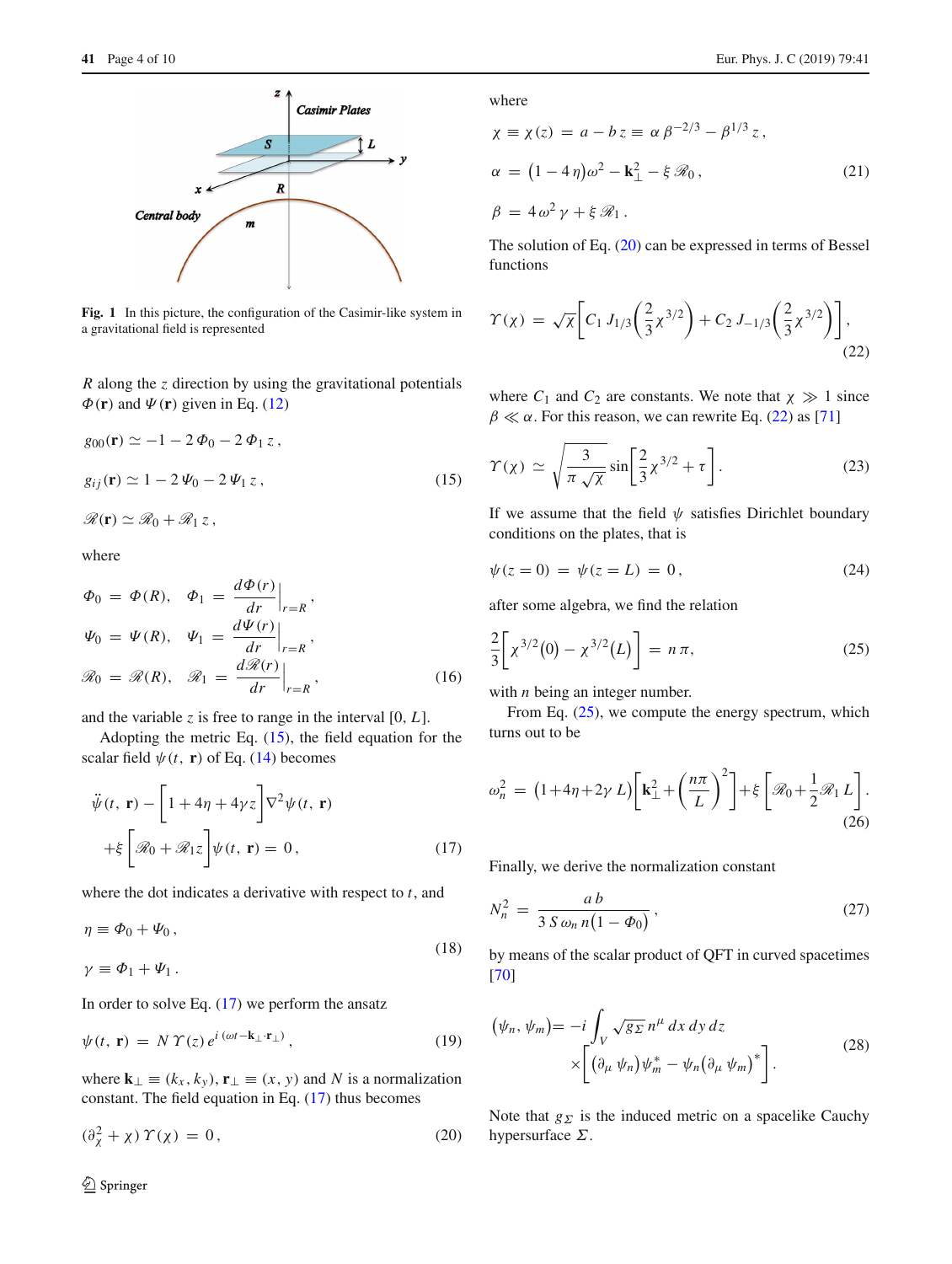#### 3.1 Vacuum density energy

In order to calculate the mean vacuum energy density *E* between the plates, we use the general relation [\[70](#page-9-5)]

$$
\mathscr{E} = \frac{1}{V_P} \sum_n \int d^2 \mathbf{k}_\perp \int dx \, dy \, dz \, \sqrt{g_{\Sigma}} \left( g_{00} \right)^{-1} T_{00} \left( \psi_n, \psi_n^* \right), \tag{29}
$$

where

$$
V_P = \int dx \, dy \, dz \sqrt{g_{\Sigma}} \simeq SL\bigg[1 - 3\Psi_0 - \frac{3}{2}\Psi_1 L\bigg],
$$
  
\n
$$
T_{\mu\nu} = \partial_{\mu} \psi \partial_{\nu} \psi - \frac{1}{2}g_{\mu\nu}g^{\alpha\beta}\partial_{\alpha} \psi \partial_{\beta} \psi,
$$

with  $V_P$  being the proper volume and  $T_{00}(\psi_n, \psi_n^*)$  a component of the energy-momentum tensor.

Using the Schwinger proper-time representation and the ζ -function regularization, we find the following expression for the mean vacuum energy density  $[69]$ :

$$
\mathcal{E} = -\left[1 + 3(\Phi_0 - \Psi_0) - (2\Psi_1 - \Phi_1)L_P\right] \frac{\pi^2}{1440 L_P^4} + \frac{\xi \mathcal{R}_1}{192 L_P},
$$
\n(30)

where  $L<sub>P</sub>$  is the proper length of the cavity, defined as

$$
L_P = \int dz \sqrt{g_{33}} \simeq L \left[ 1 - \Psi_0 - \frac{1}{2} \Psi_1 L \right].
$$
 (31)

#### 3.2 Pressure

The relevant physical observable of the Casimir effect is the attractive force between the plates, defined by  $\mathscr{F} = -\frac{\partial E}{\partial L_P}$ , where  $E = \mathscr{E} V_P$  is the Casimir vacuum energy. From Eqs.  $(15)$ , one gets<sup>[5](#page-4-0)</sup>

<span id="page-4-1"></span>
$$
\mathscr{F} = -\bigg[1 + 3(\Phi_0 - \Psi_0) - \frac{2}{3}(2\Psi_1 - \Phi_1)L_P\bigg]\frac{\pi^2 S_P}{480 L_P^4},\tag{32}
$$

with  $S_p$  being the proper area, defined as

$$
S_P = \int dx \, dy \, \sqrt{g_{11} g_{22}} \, \simeq \, S \left[ 1 - 2 \Psi_0 - \Psi_1 \, L \right] \, . \tag{33}
$$

By looking at Eq.  $(32)$ , we can notice that the corrections related to the curvature do not contribute to *F*.

<span id="page-4-2"></span>If now we introduce the Casimir pressure as  $\mathscr{P} = \mathscr{F}/S_p$ , we finally obtain

$$
\mathcal{P} = \mathcal{P}_0 + \mathcal{P}_G,
$$
  
\n
$$
\mathcal{P}_0 = -\frac{\pi^2}{480 L_P^4},
$$
  
\n
$$
\mathcal{P}_G = \left[3(\Phi_0 - \Psi_0) - \frac{2}{3}(2\Psi_1 - \Phi_1)L_P\right]\mathcal{P}_0,
$$
\n(34)

where  $\mathcal{P}_0$  is the Casimir pressure in the flat case, while  $\mathcal{P}_G$ is the correction induced by gravity.

It must be emphasized that the quantity  $\mathcal{P}_G$  is the sum of two distinct contributions, namely

$$
\mathcal{P}_G = \mathcal{P}_{GR} + \mathcal{P}_Q, \qquad (35)
$$

with  $\mathcal{P}_{GR}$  being the contribution of Einstein's general relativity and  $\mathcal{P}_0$  the one arising from the quadratic part of the gravitational action in Eq. [\(1\)](#page-1-1).

The relations in Eqs. [\(32\)](#page-4-1) and [\(34\)](#page-4-2) give the corrections to the Casimir pressure up to the second order  $\mathcal{O}(m/R^2)$ . Differently from the case of GR (where contributions to the Casimir pressure appear only at the second order), for quadratic theories of gravity one obtains corrections already at  $\mathcal{O}(m/R)$ provided that  $\Phi_0 \neq \Psi_0$ . This is an interesting outcome, since this contribution allows us to discriminate between GR and extended models of gravity. Furthermore, we also want to remark that the first-order correction increases the Casimir pressure, which is instead decreased by the second-order one.

#### 3.3 Experimental constraints

The final step of our analysis consists in constraining quadratic theories of gravity by means of the present experimental sensitivity.

Since we can impose the bound  $|\mathscr{P}_G| \leq \delta \mathscr{P}$ , where  $\delta \mathscr{P}$ is the experimental error (as firstly discussed in Ref. [\[69](#page-9-4)]), we then obtain

<span id="page-4-3"></span>
$$
\left|3(\Phi_0-\Psi_0)-\frac{2}{3}\left(2\Psi_1-\Phi_1\right)L_P\right|\lesssim \frac{\delta\mathcal{P}}{\mathcal{P}_0},\qquad(36)
$$

that gives the bound for the free parameters in the context of quadratic theories of gravity. We want to stress once again that, for theories whose potentials satisfy the property  $\Phi_0 \neq$  $\Psi_0$ , it is possible to immediately deduce a constraint on the extra parameters, since Einstein's general relativity gives no contribution at the first order in the corrections.

<span id="page-4-0"></span><sup>5</sup> The same computation was made in Ref. [\[69](#page-9-4)], but the definition of proper area was not correctly taken into account. Here, we exhibit the correct expression for the force and the pressure. Hence, Eqs. (30), (31) and  $(32)$  in Ref. [\[69\]](#page-9-4) need to be substituted by Eqs.  $(32)$ ,  $(34)$  and  $(36)$ of this paper, respectively.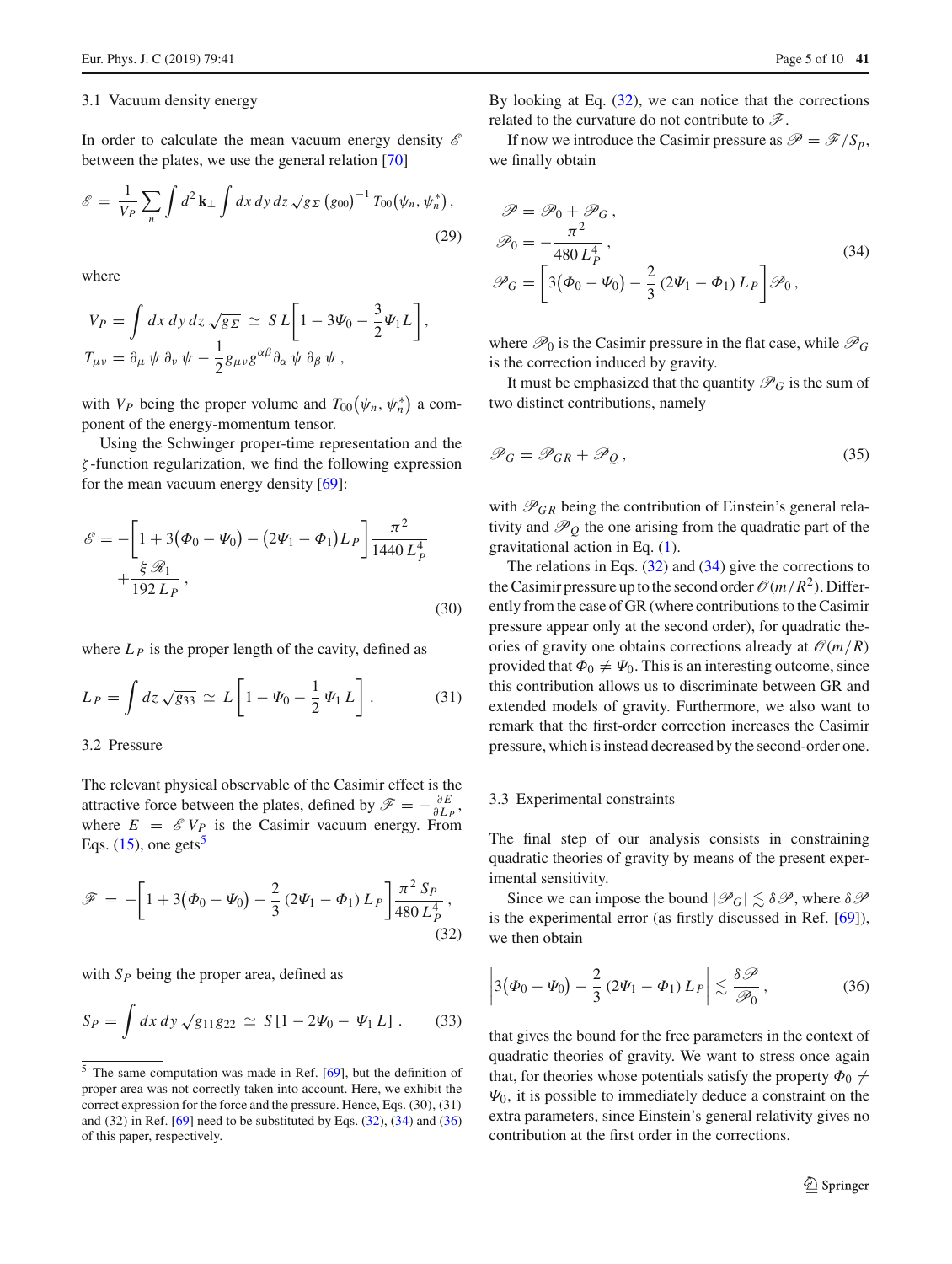#### <span id="page-5-0"></span>**4 Application to several quadratic theories of gravity**

Let us now apply the above formalism of the Casimir effect to several quadratic theories of gravity. We consider both local and non-local models and compute the corresponding metric potentials and the linearized Ricci scalar. Their knowledge is indispensable to study the dynamics of a scalar field between two plates in a slightly curved background, and thus to constrain the parameters of new physics appearing in such extended theories. The Ricci scalar does not appear in the formula for the pressure (see Eq.  $(32)$ ), but we compute it for the sake of completeness.

Note that the second term in the l.h.s. of Eq. [\(36\)](#page-4-3) is of order  $\mathcal{O}(m/R^2)$  for every analyzed theory, whereas the first one goes like  $\mathcal{O}(m/R)$ . Since we assume *R* to be large, when  $\Phi \neq \Psi$ , we can safely neglect the second-order contribu-tions<sup>[6](#page-5-1)</sup> that stem from  $\Psi_1$  and  $\Phi_1$ .

We also want to stress that, in the case of Einstein's GR,  $\Phi = \Psi = -Gm/r$ , and thus we recover the results for the Casimir energy and the Casimir pressure obtained in Ref. [\[45](#page-8-15)].

## 4.1  $f(\mathscr{R})$ -gravity

We first address the easiest extension of the Einstein-Hilbert action by including a Ricci squared contribution with a constant form-factor

$$
\mathscr{F}_1 = \alpha \,, \quad \mathscr{F}_2 = 0 \implies a = 1 \,, \quad c = 1 - 2\alpha \Box \,. \tag{37}
$$

This choice belongs to the class of  $f(\mathcal{R})$  theories, where the Lagrangian is truncated up to the order  $\mathcal{O}(\mathcal{R}^2)$ 

$$
f(\mathcal{R}) \simeq \mathcal{R} + \alpha \mathcal{R}^2,\tag{38}
$$

and where the cosmological constant is set to zero.

For the above selection of the form-factors, the two metric potentials in Eq. [\(12\)](#page-2-7) become

$$
\Phi(r) = -\frac{Gm}{r} \left( 1 + \frac{1}{3} e^{-m_0 r} \right), \n\Psi(r) = -\frac{Gm}{r} \left( 1 - \frac{1}{3} e^{-m_0 r} \right),
$$
\n(39)

where  $m_0 = 1/\sqrt{3\alpha}$  is the mass of the spin-0 massive degree of freedom coming from the Ricci scalar squared contribution.

The linearized Ricci scalar is given by

$$
\mathcal{R} = \frac{2\,G\,m}{r}\,e^{-m_0r}\,m_0^2\,. \tag{40}
$$

<span id="page-5-5"></span>Plugging the above expressions in Eq.  $(36)$ , we have

$$
e^{-m_0 R} \lesssim \frac{\delta \mathcal{P}}{\mathcal{P}_0} \frac{R}{2Gm} \,. \tag{41}
$$

## 4.2 Stelle's fourth order gravity

Let us now consider Stelle's fourth order gravity [\[2](#page-8-1)[,3](#page-8-2)], which is achieved with the following form-factors:

$$
\mathscr{F}_1 = \alpha \,, \ \mathscr{F}_2 = \beta \implies a = 1 + \frac{1}{2}\beta \Box, \ c = 1 - 2\alpha \Box - \frac{1}{2}\beta \Box.
$$
\n(42)

Differently from the previous case, the Ricci tensor squared contribution in the action is clearly recognizable through a constant, non-vanishing form-factor. It is possible to check that the gravitational action related to this model turns out to be renormalizable [\[2,](#page-8-1)[3\]](#page-8-2).

<span id="page-5-2"></span>For the above choice of the form-factors, the two metric potentials in Eq. [\(12\)](#page-2-7) now read

$$
\Phi(r) = -\frac{Gm}{r} \left( 1 + \frac{1}{3} e^{-m_0 r} - \frac{4}{3} e^{-m_2 r} \right),
$$
  
\n
$$
\Psi(r) = -\frac{Gm}{r} \left( 1 - \frac{1}{3} e^{-m_0 r} - \frac{2}{3} e^{-m_2 r} \right),
$$
\n(43)

where  $m_0 = 2/\sqrt{12 \alpha + \beta}$  and  $m_2 = \sqrt{2/(-\beta)}$  correspond to the masses of the spin-0 and of the spin-2 massive mode, respectively.

In order to avoid tachyonic solutions, we need to require  $\beta$  < 0. In addition to that, the spin-2 mode is a ghost-like degree of freedom. Such an outcome is not surprising, since it is known that, for any local higher derivative theory of gravity, ghost-like degrees of freedom always appear [\[20](#page-8-16)].

The linearized Ricci scalar generated by a point-like source and derived from the metric with potentials given by Eq.  $(43)$  is the same as the one of Eq.  $(40)$ 

<span id="page-5-4"></span>
$$
\mathcal{R} = \frac{2\,G\,m}{r}\,e^{-m_0r}\,m_0^2\,. \tag{44}
$$

It is opportune to explain why the linearized Ricci scalar for Stelle's theory has the same form of the linearized Ricci scalar in Eq. [\(40\)](#page-5-3). Given the following two metric potentials:

<span id="page-5-3"></span>
$$
\Phi(r) = -\frac{Gm}{r} \left( 1 + a \, e^{-m_0 r} + b \, e^{-m_2 r} \right),
$$
\n
$$
\Psi(r) = -\frac{Gm}{r} \left( 1 + c \, e^{-m_0 r} + d \, e^{-m_2 r} \right),
$$
\n(45)

the related linearized Ricci scalar is

<span id="page-5-1"></span> $6$  These factors are also multiplied by  $L_P$ , which makes our assumption even stronger, given that the proper length of the cavity is small.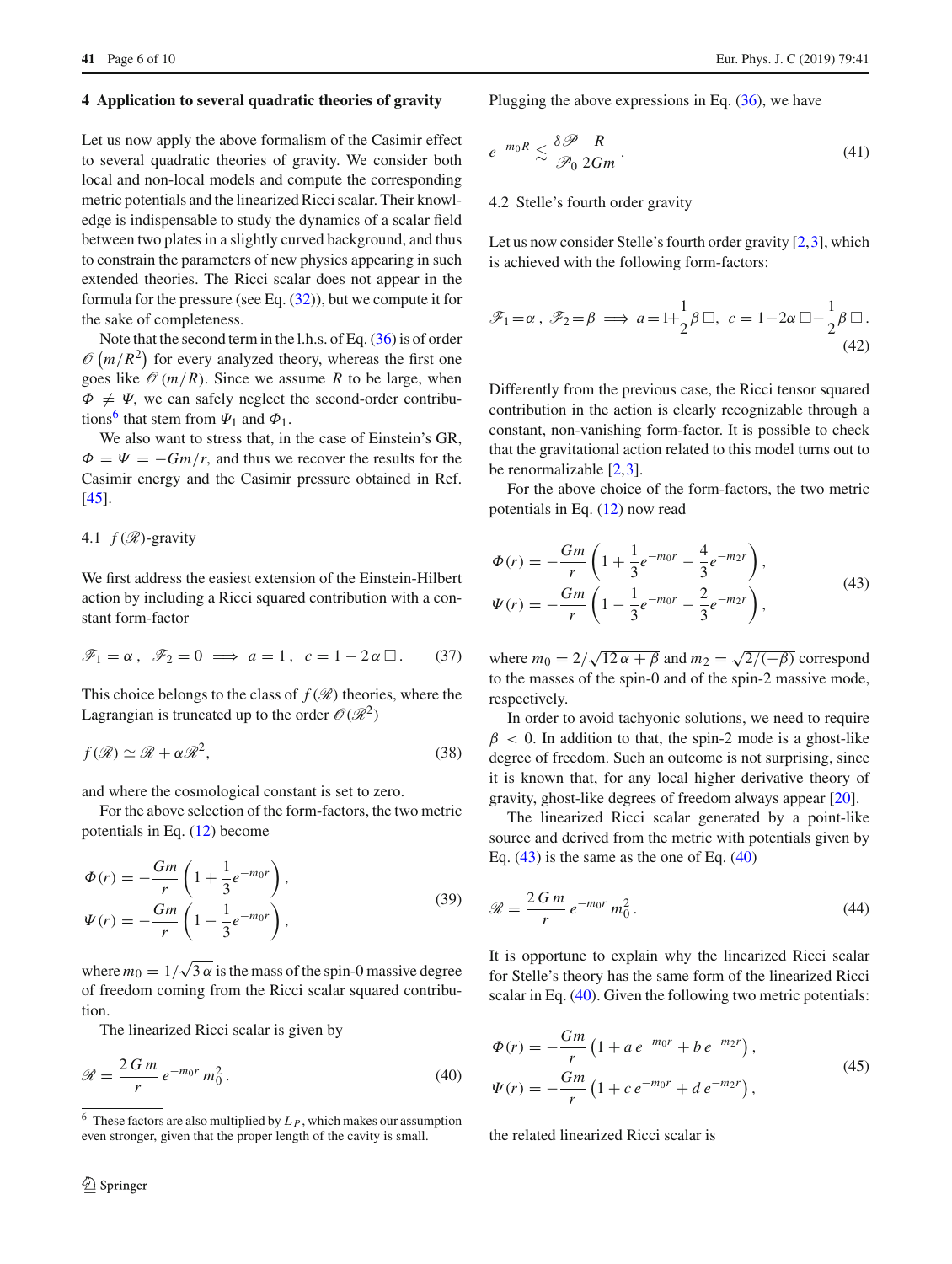$$
\mathcal{R} = \frac{2Gm}{r} \left( (a - 2c) e^{-m_0 r} m_0^2 + (b - 2d) e^{-m_2 r} m_2^2 \right). \tag{46}
$$

We can now understand that, in the case of Stelle's theory, the linearized Ricci scalar is given by Eq.  $(44)$ , because *b* − 2 *d* =  $-4/3 - 2(-2/3) = 0$ . Thus, only the term depending on  $m_0$ survives. We also want to stress that the curvature invariant in Stelle's theory is still singular at  $r = 0$ .

<span id="page-6-0"></span>The correction to the Casimir pressure  $\mathscr P$  given by this model is

$$
\left| e^{-m_0 R} - e^{-m_2 R} \right| \lesssim \frac{\delta \mathcal{P}}{\mathcal{P}_0} \frac{R}{2Gm} \,. \tag{47}
$$

As expected, for  $m_2 \to \infty$  ( $\beta \to 0$ ) we immediately obtain the same expression of Eq. [\(41\)](#page-5-5).

#### 4.3 Sixth order gravity

Here, we deal with a sixth order gravity model, which is an example of super-renormalizable theory [\[20](#page-8-16)[,72](#page-9-7)]

$$
\mathscr{F}_1 = \alpha \square, \ \mathscr{F}_2 = \beta \square
$$
  
\n
$$
\implies a = 1 + \frac{1}{2}\beta \square^2, \ \ c = 1 - 2\alpha \square^2 - \frac{1}{2}\beta \square^2. \tag{48}
$$

The form-factors of the two metric potentials in Eq. [\(12\)](#page-2-7) assume the following expression:

$$
\Phi(r) = -\frac{Gm}{r} \left( 1 + \frac{1}{3} e^{-m_0 r} \cos(m_0 r) - \frac{4}{3} e^{-m_2 r} \cos(m_2 r) \right),
$$
  

$$
\Psi(r) = -\frac{Gm}{r} \left( 1 - \frac{1}{3} e^{-m_0 r} \cos(m_0 r) - \frac{2}{3} e^{-m_2 r} \cos(m_2 r) \right),
$$
(49)

where the masses of the spin-0 and spin-2 degrees of freedom are now given by  $m_0 = 2^{-1/2}(-3\alpha - \beta)^{-1/4}$  and  $m_2 =$  $(2 \beta)^{-1/4}$ , respectively.

This time, tachyonic solutions are avoided for  $-3 \alpha - \beta >$ 0, which can be satisfied by the requirement  $\alpha < 0$  and  $-3 \alpha > \beta$ , with  $\beta > 0$ . The current higher derivative theory of gravity has no real ghost-modes around the Minkowski background but a pair of complex conjugate poles with equal real and imaginary parts [\[73,](#page-9-8)[74\]](#page-9-9), and corresponds to the so called Lee-Wick gravity [\[75,](#page-9-10)[76\]](#page-9-11). It is worthwhile noting that in this higher derivative theory the unitarity condition is not violated, indeed the optical theorem still holds [\[4](#page-8-7),[77,](#page-9-12)[78\]](#page-9-13).

The linearized Ricci scalar for this model turns out to be

$$
\mathcal{R} = \frac{2 \, G \, m}{r} \sin(m_0 r) \, e^{-m_0 r} \, m_0^2 \,. \tag{50}
$$

We remark that, in the linearized Ricci scalar, there is no  $m_2$ dependence for the same reason explained before. However, the crucial difference here is that the curvature is regular at  $r=0$ .

<span id="page-6-1"></span>In this case, the bound on the pressure in Eq.  $(36)$  becomes

$$
\left|e^{-m_0R}\cos{(m_0R)}-e^{-m_2R}\cos{(m_2R)}\right|\lesssim \frac{\delta \mathscr{P}}{\mathscr{P}_0}\frac{R}{2Gm}.\quad(51)
$$

This expression resembles the one of Eq. [\(47\)](#page-6-0), apart from oscillatory functions of the products  $m_0R$  and  $m_2R$ . Furthermore, as for the case of Stelle's theory, in Eq. [\(51\)](#page-6-1) the limit  $m_2 \rightarrow \infty$  smoothly approaches the outcome of Eq. [\(41\)](#page-5-5), with the only difference that now the periodic function  $cos(m_0R)$ is in principle not negligible.

#### 4.4 Ghost-free infinite derivative gravity

We now wish to consider an example of ghost-free non-local theory of gravity [\[25](#page-8-20)[–31](#page-8-10)[,79](#page-9-14)[–86](#page-9-15)]. For the sake of clarity, we decide to adopt the simplest ghost-free choice for the nonlocal form-factors [\[27](#page-8-19)]

<span id="page-6-2"></span>
$$
\mathscr{F}_1 = -\frac{1}{2}\mathscr{F}_2 = \frac{1 - e^{-\Box/M_s^2}}{2\Box} \implies a = c = e^{-\Box/M_s^2},\tag{52}
$$

where  $M<sub>s</sub>$  is the scale at which the non-locality of the gravitational interaction should become manifest. Note that, for the special ghost-free choice in Eq. [\(52\)](#page-6-2), *no* extra degrees of freedom other than the massless transverse spin-2 graviton propagate around the Minkowski background.

<span id="page-6-3"></span>Since we have chosen  $a = c$ , the metric potentials of Eq. [\(12\)](#page-2-7) coincide

$$
\Phi(r) = \Psi(r) = -\frac{Gm}{r} \operatorname{Erf}\left(\frac{M_s r}{2}\right),\tag{53}
$$

The corresponding linearized Ricci scalar is given by

$$
\mathcal{R} = \frac{G \, m \, M_s^3 \, e^{-\frac{M_s^2 r^2}{4}}}{\sqrt{\pi}},\tag{54}
$$

which shows a Gaussian behavior induced by the presence of non-local gravitational interaction, whose role is to smear out the point-like source at the origin.

Since the two metric potentials coincide, we get no contribution at the first order, but we can constrain such a theory starting from the second-order correction. If this is the case, then the equation for the constraint reads

<span id="page-6-4"></span>
$$
\left|\frac{e^{-\frac{M_s^2 R^2}{4}} M_s}{\sqrt{\pi}} - \frac{1}{R} \text{Erf}\left(\frac{M_s R}{2}\right)\right| \lesssim \frac{\delta \mathcal{P}}{L_P \mathcal{P}_0} \frac{3R}{2\,Gm} \,. \tag{55}
$$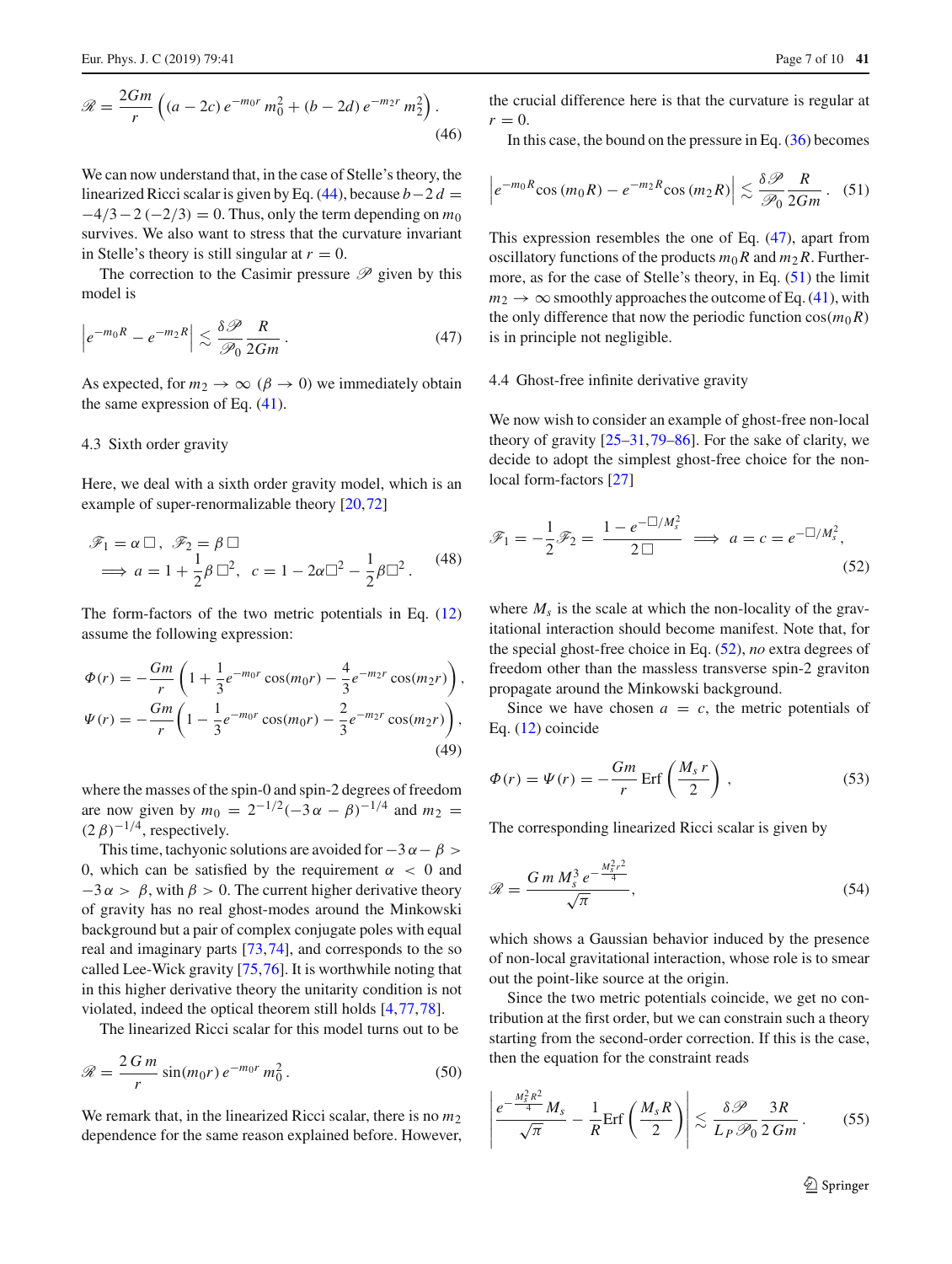It is worth emphasizing that it would be very difficult to constrain this kind of non-local theory with Solar system's experiments, since the non-locality of the gravitational interaction described by the metric with the potential in Eq. [\(53\)](#page-6-3) is expected to become relevant only at scales comparable to the Schwarzschild radius [\[31](#page-8-10),[81,](#page-9-16)[82\]](#page-9-17).

## 4.5 Non-local gravity with non-analytic form-factors

For the last case, we consider two models of non-local infrared extension of Einstein's general relativity, where form-factors are non-analytic functions of  $\Box$ . These theories are inspired by quantum corrections to the effective action of quantum gravity [\[87](#page-9-18)[–93](#page-9-19)].

1. The first model is described by the following choice of the form-factors:

$$
\mathscr{F}_1 = \frac{\alpha}{\Box}, \quad \mathscr{F}_2 = 0 \implies a = 1, \quad c = 1 - 2\alpha. \tag{56}
$$

The two metric potentials are infrared modifications of the Newtonian one

$$
\Phi(r) = -\frac{Gm}{r} \left( \frac{4\alpha - 1}{3\alpha - 1} \right),
$$
  
\n
$$
\Psi(r) = -\frac{Gm}{r} \left( \frac{2\alpha - 1}{3\alpha - 1} \right).
$$
\n(57)

Such a spacetime metric has a vanishing linearized Ricci scalar,

$$
\mathscr{R} = 0, \tag{58}
$$

but it is not Ricci-flat, since some components of *R*μν are non-vanishing.

The expression for the Casimir pressure correction given by such a quadratic theory of gravity leads to the bound

$$
\left|\frac{\alpha}{3\alpha - 1}\right| \lesssim \frac{\delta \mathcal{P}}{\mathcal{P}_0} \frac{R}{6Gm} \,. \tag{59}
$$

<span id="page-7-1"></span>In the last Equation, if we treat  $\alpha$  as a small parameter, we obtain the constraint

$$
|\alpha| \lesssim \frac{\delta \mathcal{P}}{\mathcal{P}_0} \frac{R}{6Gm} \,. \tag{60}
$$

Hence, differently from the other results, by performing such an expansion it is possible to have a direct access to the free parameter of the theoretical model, thus immediately obtaining a constraint on it.

2. The non-local form factors for the second model are

$$
\mathscr{F}_1 = \frac{\beta}{\Box^2}, \quad \mathscr{F}_2 = 0 \implies a = 1, \quad c = 1 - \frac{2\beta}{\Box}.
$$
\n(61)

In this framework, the infrared modification is not a constant, but the metric potentials show a Yukawa-like behavior

$$
\Phi(r) = -\frac{Gm}{r} \frac{4}{3} \left( 1 - \frac{1}{4} e^{-\sqrt{3\beta}r} \right), \n\Psi(r) = -\frac{Gm}{r} \frac{2}{3} \left( 1 + \frac{1}{2} e^{-\sqrt{3\beta}r} \right).
$$
\n(62)

The corresponding linearized Ricci scalar is non-vanishing and negative

$$
\mathcal{R} = -\frac{6\,G\,m}{r}\,e^{-\sqrt{3\beta}r}\,\beta\,. \tag{63}
$$

For this second example of non-local gravity with nonanalytic form-factors, we obtain the bound

<span id="page-7-2"></span>
$$
\left|1 - e^{-\sqrt{3\beta}R}\right| \lesssim \frac{\delta \mathcal{P}}{\mathcal{P}_0} \frac{R}{2Gm} \,. \tag{64}
$$

### <span id="page-7-0"></span>**5 Discussions and conclusions**

In this paper, we have discussed the Casimir effect in the context of quadratic theories of gravity. In particular, we have focused our attention on the corrections to the Casimir pressure which come from the gravitational sector that makes these models different from GR. We have also described the possibility to infer several constraints on the free parameters of the above theories in a completely transparent way, by relating them to the current experimental errors. In all the analyzed contexts, we have worked in the weak field regime, in which computations related to the metric potentials and to the Casimir effect are easy to carry out. This has proved to be convenient in order to immediately separate the Casimir pressure in all of its relevant contributions, as seen in Eq. [\(34\)](#page-4-2).

A feature which is omnipresent in the outcomes of Eqs.  $(41)$ ,  $(51)$ ,  $(55)$ ,  $(60)$  and  $(64)$  is that they all depend on the quantity  $(\delta \mathcal{P}/\mathcal{P}_0)(R/Gm)$ . If we consider the case of the Earth, and thus  $R \equiv R_{\oplus}, m \equiv M_{\oplus}$ , we get

$$
\frac{\delta \mathcal{P}}{\mathcal{P}_0} \frac{R_{\oplus}}{GM_{\oplus}} \simeq 10^6 \,, \tag{65}
$$

if we assume the value  $\delta\mathcal{P}/\mathcal{P}_0 \simeq 10^{-3}$ , stemming from the current experimental precision [\[94\]](#page-9-20).

In order to enhance the attained bounds, there is the necessity either to implement the experiment of the Casimir effect near another astrophysical object (which is not the Earth) or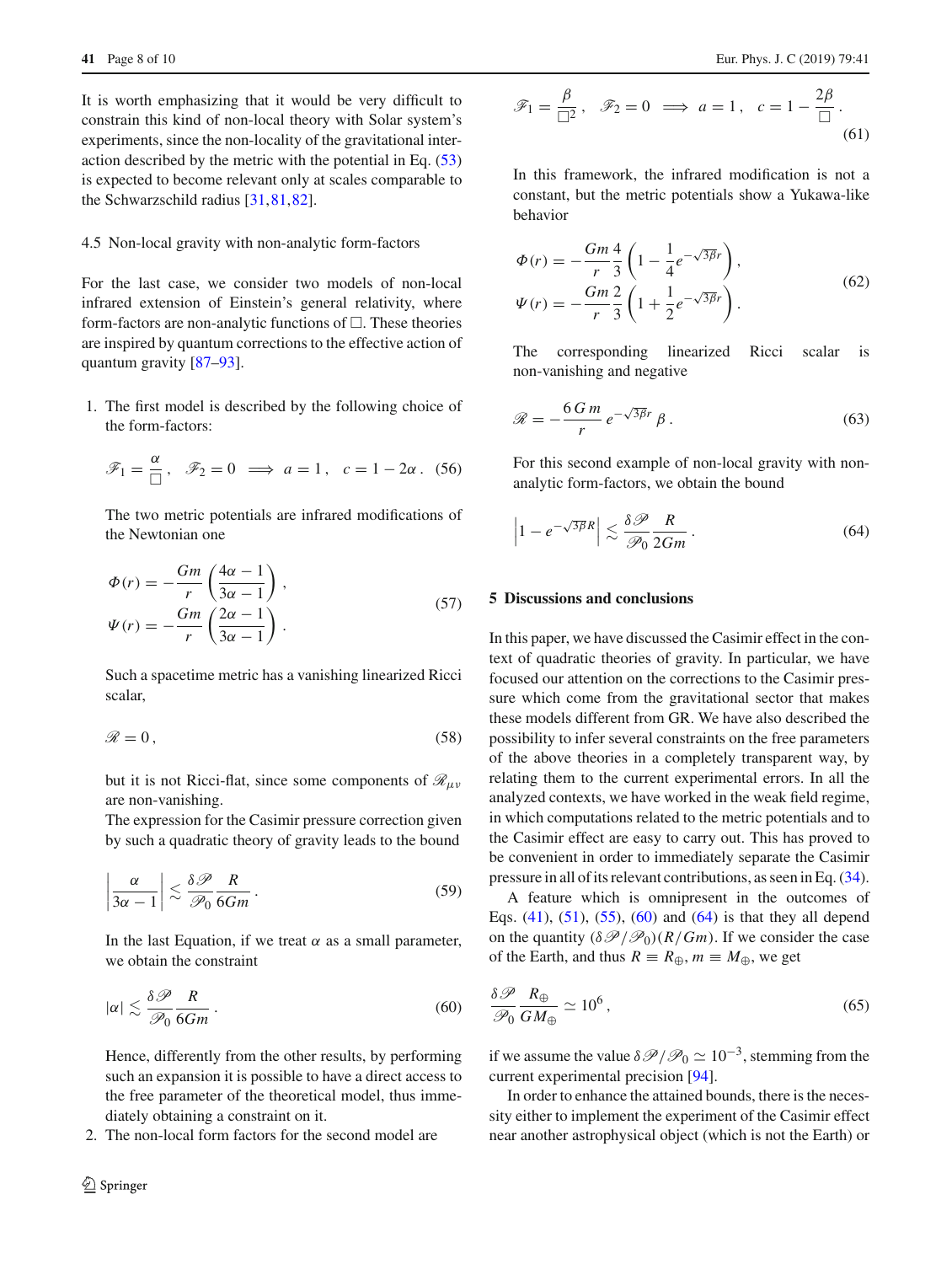to significantly improve the sensitivity of the experimental instruments. For what concerns the former, however, there is also the problem to adapt the solution of the Klein-Gordon equation to the nature of the spacetime that is under consideration. For instance, in the case of blackholes the ratio *R*/*Gm* is substantially lowered, but our formalism based on a linear regime is no longer valid.

As a final observation, we want to focus the attention one more time on the fact that the first-order corrections to the pressure  $\mathscr P$  in Eq. [\(34\)](#page-4-2) cannot be attributable to GR, since in Einstein's theory  $\Phi_0 = \Psi_0$ . Hence, any gravitational contribution to the Casimir pressure arising at this order is intimately connected to an extended theory of gravity for which  $a \neq c$  (see Eq. [\(12\)](#page-2-7)). From an experimental point of view, such a consideration would also imply a more stringent bound on the free parameters of these models. In this perspective, future experiments of the Casimir effect in curved background might represent a powerful tool to test and constrain extended theories of gravity.

**Acknowledgements** The authors are thankful to Anupam Mazumdar. LB would like to thank Breno Giacchini and Shubham Maheshwari for discussions.

**Data Availability Statement** This manuscript has no associated data or the data will not be deposited. [Authors' comment: Data sharing not applicable to this article as no datasets were generated or analysed during the current study.]

**Open Access** This article is distributed under the terms of the Creative Commons Attribution 4.0 International License [\(http://creativecomm](http://creativecommons.org/licenses/by/4.0/) [ons.org/licenses/by/4.0/\)](http://creativecommons.org/licenses/by/4.0/), which permits unrestricted use, distribution, and reproduction in any medium, provided you give appropriate credit to the original author(s) and the source, provide a link to the Creative Commons license, and indicate if changes were made. Funded by SCOAP3.

#### **References**

- <span id="page-8-0"></span>1. C.M. Will, Living Rev. Rel. **17**, 4 (2014)
- <span id="page-8-1"></span>2. K.S. Stelle, Phys. Rev. D **16**, 953 (1977)
- <span id="page-8-2"></span>3. K.S. Stelle, Gen. Rel. Grav. **9**, 353–371 (1978)
- <span id="page-8-7"></span>4. D. Anselmi, JHEP **1706**, 086 (2017)
- 5. D. Anselmi, JHEP **1802**, 141 (2018)
- 6. D. Anselmi, M. Piva, JHEP **1805**, 027 (2018)
- 7. D. Anselmi, M. Piva, JHEP **1811**, 021 (2018)
- <span id="page-8-8"></span>8. D. Anselmi. [arXiv:1809.05037](http://arxiv.org/abs/1809.05037) [hep-th]
- <span id="page-8-3"></span>9. A.A. Starobinski, Phys. Lett. B **91**, 99–102 (1980)
- 10. A.A. Starobinski, Proceedings of the Second Seminar "Quantum Theory of Gravity", Moscow, 13–15 October 1981, INR Press, Moscow, pp. 58–72 (1982)
- <span id="page-8-4"></span>11. A.A. Starobinsky, Sov. Astron. Lett. **9**, 302 (1983)
- <span id="page-8-5"></span>12. S. Capozziello, G. Lambiase, M. Sakellariadou, An Stabile, Phys. Rev. D **91**, 044012 (2015)
- 13. G. Lambiase, M. Sakellariadou, A. Stabile, An Stabile, JCAP **1507**, 003 (2015)
- 14. G. Lambiase, M. Sakellariadou, A. Stabile, JCAP **1312**, 020 (2013)
- 15. N. Radicella, G. Lambiase, L. Parisi, G. Vilasi, JCAP **1412**, 014 (2014)
- 16. S. Capozziello, G. Lambiase, Int. J. Mod. Phys. D **12**, 843–852 (2003)
- 17. S. Calchi Novati, S. Capozziello, G. Lambiase, Grav. Cosmol. **6**, 173–180 (2000)
- 18. S. Capozziello, G. Lambiase, H.J. Schmidt, Ann. Phys. **9**, 39–48 (2000)
- 19. S. Capozziello, G. Lambiase, G. Papini, G. Scarpetta, Phys. Lett. A **254**, 11–17 (1999)
- <span id="page-8-16"></span>20. M. Asorey, J.L. Lopez, I.L. Shapiro, Int. J. Mod. Phys. A **12**, 5711 (1997)
- 21. A. Stabile, An Stabile, S. Capozziello, Phys. Rev. D **88**(9), 124011 (2013)
- 22. A. Stabile, An Stabile, Phys. Rev. D **85**, 044014 (2012)
- <span id="page-8-6"></span>23. G. Lambiase, S. Mohanty, An Stabile, Eur. Phys. J. C**78**, 350 (2018)
- <span id="page-8-9"></span>24. E.T. Tomboulis. [arXiv:hep-th/9702146](http://arxiv.org/abs/hep-th/9702146)
- <span id="page-8-20"></span>25. T. Biswas, A. Mazumdar, W. Siegel, JCAP **0603**, 009 (2006)
- <span id="page-8-17"></span>26. L. Modesto, Phys. Rev. D **86**, 044005 (2012)
- <span id="page-8-19"></span>27. T. Biswas, E. Gerwick, T. Koivisto, A. Mazumdar, Phys. Rev. Lett. **108**, 031101 (2012)
- 28. T. Biswas, A. Conroy, A.S. Koshelev, A. Mazumdar, Class. Quant. Grav. **31**, 015022 (2014). (Erratum: Class. Quant. Grav. **31**, 159501 (2014))
- 29. T. Biswas, A.S. Koshelev, A. Mazumdar, Fundam. Theor. Phys. **183**, 97 (2016)
- <span id="page-8-18"></span>30. T. Biswas, A.S. Koshelev, A. Mazumdar, Phys. Rev. D **95**, 043533 (2017)
- <span id="page-8-10"></span>31. A.S. Koshelev, A. Mazumdar, Phys. Rev. D **96**(8), 084069 (2017)
- <span id="page-8-11"></span>32. H. Casimir, Proc. K. Ned. Akad. Wet. **51**, 793 (1948)
- <span id="page-8-12"></span>33. H. Casimir, D. Polder, Phys. Rev. **73**, 360 (1948)
- <span id="page-8-13"></span>34. K.A. Milton, *The Casimir effect: Physical Manifestations of Zero-Point Energy* (World Scientific, River edge, 2001)
- 35. V.V. Nesterenko, G. Lambiase, G. Scarpetta, Riv. Nuovo Cim. **27**(6), 1–74 (2004)
- 36. V.V. Nesterenko, G. Lambiase, G. Scarpetta, Ann. Phys. **298**, 403 (2002)
- 37. V.V. Nesterenko, G. Lambiase, G. Scarpetta, Int. J. Mod. Phys. A **17**, 790 (2002)
- 38. V.V. Nesterenko, G. Lambiase, G. Scarpetta, Phys. Rev. D **64**, 025013 (2001)
- 39. V.V. Nesterenko, G. Lambiase, G. Scarpetta, J. Math. Phys. **42**, 1974 (2001)
- 40. G. Lambiase, G. Scarpetta, V.V. Nesterenko, Mod. Phys. Lett. A **16**, 1983 (2001)
- 41. G. Lambiase, V.V. Nesterenko, M. Bordag, J. Math. Phys. **40**, 6254 (1999)
- 42. M. Bordag, U. Mohideen, V.M. Mostepanenko, Phys. Rep. **353**, 1 (2001)
- 43. C. Genet, A. Lambrecht, S. Reynaud, On the nature of dark energy. In: P. Brax, J. Martin, J. P. Uzan (Fronter Group) (eds.) 18th IAP Coll. on the Nature of Dark Energy: Observations and Theoretical Results in the Accelerating Universe, Paris, France, 1–5 July 2002, pp. 121–30
- <span id="page-8-14"></span>44. G. Bressi, G. Carugno, R. Onofrio, G. Ruoso, Phys. Rev. Lett. **88**, 041804 (2002)
- <span id="page-8-15"></span>45. F. Sorge, Class. Quant. Grav. **22**, 5109 (2005)
- 46. V.G. Bagrov, I.L. Buchbinder, S.D. Odintsov, Phys. Lett. B **184**, 202 (1987)
- 47. V.G. Bagrov, I.L. Buchbinder, S.D. Odintsov, Yad. Fiz. **45**, 1192 (1987)
- 48. I.L. Buchbinder, P.M. Lavrov, S.D. Odintsov, Nucl. Phys. B **308**, 191 (1988)
- 49. S.D. Odintsov, Sov. Phys. J. **32**, 458 (1989)
- 50. M.R. Setare, Class. Quant. Grav. **18**, 2097 (2001)
- 51. E. Calloni, L. di Fiore, G. Esposito, L. Milano, L. Rosa, Int. J. Mod. Phys. A **17**, 804 (2002)